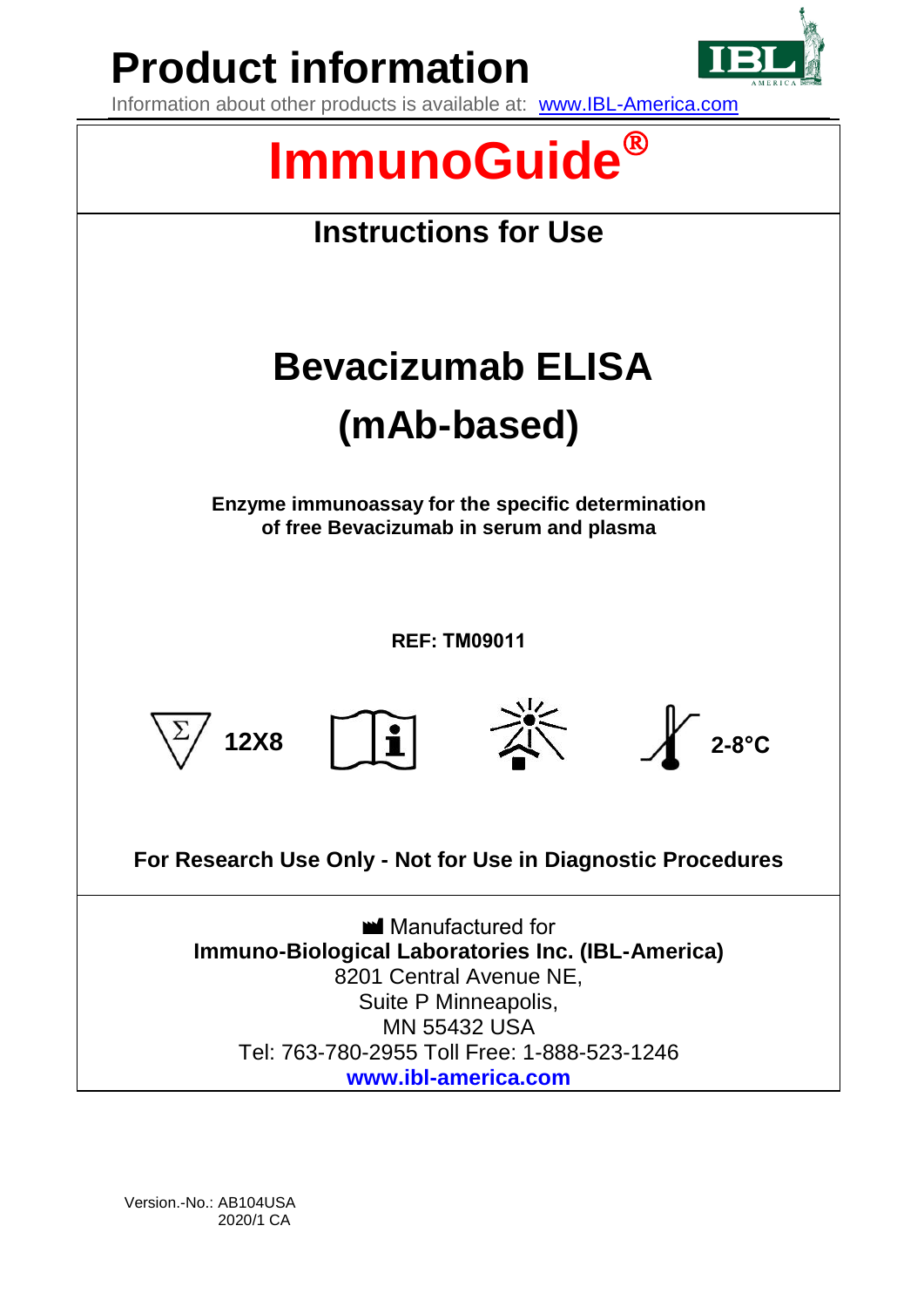| <b>Contents</b>                              | Page           |
|----------------------------------------------|----------------|
| 1. Intended Use                              | 2              |
| 2. Summary and Explanation                   | $\overline{2}$ |
| 3. Principle of the Test                     | 2              |
| 4. Warnings and Precautions                  | $\overline{2}$ |
| 5. Storage and Stability of the Kit          | 3              |
| 6. Specimen Collection, Handling and Storage | 3              |
| 7. Contents of the Kit                       | 4              |
| 8. Materials Required but not Supplied       | 4              |
| 9. Procedure Notes                           | 4              |
| 10. Pre-Test Setup Instructions              | 5              |
| 10.1. Preparation of Components              | 5              |
| 10.2. Dilution of Standards and Samples      | 6              |
| 11. Test Procedure                           | 6              |
| 11.1. General Remarks                        | 6              |
| 11.2. Assay Procedure                        | 7              |
| 11.3. Quality Control                        | 8              |
| 11.4. Calculation of Results                 | 8              |
| 12. Assay characteristics                    | 9              |
| 12.1. Specificity                            | 9              |
| 12.2. Sensitivity                            | 10             |
| 12.3. Precision                              | 10             |
| 12.4. Recovery                               | 10             |
| 13. Automation                               | 10             |
| 14. References                               | 10             |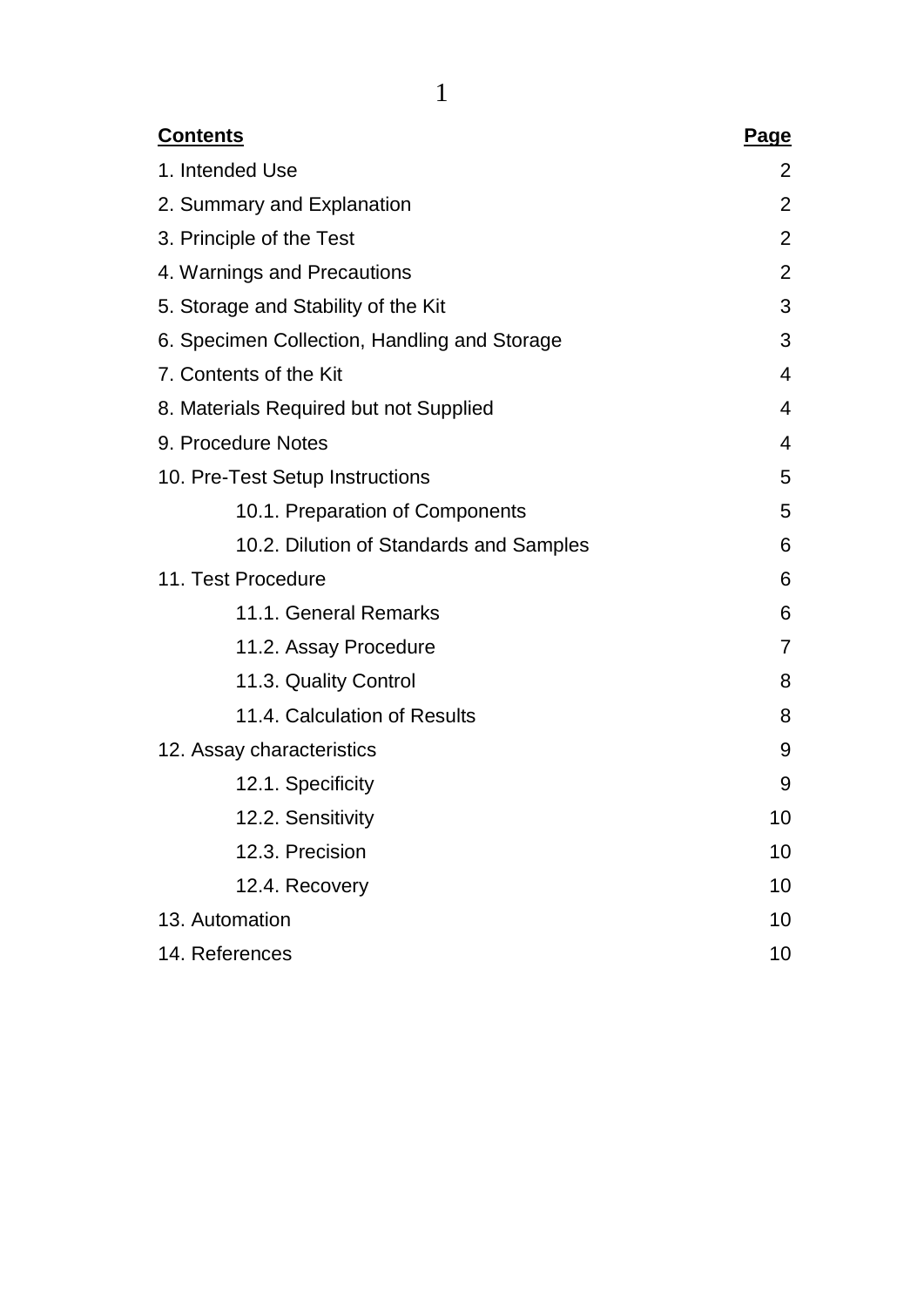## **1. INTENDED USE**

Enzyme immunoassay for the specific determination of free Bevacizumab in serum and plasma. For research use only - not for use in diagnostic procedures.

## **2. SUMMARY AND EXPLANATION**

The drug Bevacizumab (trade name Avastin®) is a recombinant human IgG1: $\kappa$ monoclonal antibody specific for all human vascular endothelial growth factor-A (VEGF-A) isoforms and it has been approved by the FDA as a first-line treatment for metastatic colorectal cancer in combination with chemotherapy. Furthermore, VEGF is implicated in intraocular neovascularization associated with diabetic retinopathy and age-related macular degeneration.

The specificity of this testsystem is achieved by using a monoclonal antibody named "MAY-2B5" for the coating of the microtiter plate. This antibody is specific for Bevacizumab only and does not cross react with other VEGF catchers.

## **3. PRINCIPLE OF THE TEST**

This ELISA is based on Bevacizumab-specific mouse monoclonal antibody (catcher Ab, *ImmunoGuide* clone MAY-2B5). Standards and diluted samples are incubated in the microtiter plate coated with IG-MAY-2B5 mAb. After incubation, the wells are washed. A horseradish peroxidase (HRP)-conjugated anti-human IgG monoclonal antibody is added and binds to the Fc part of Bevacizumab. Following incubation, wells are washed, and the bound enzymatic activity is detected by addition of chromogen-substrate. The color developed is proportional to the amount of Bevacizumab in the sample or standard. Results of samples can be determined by using the standard curve. Binding of Bevacizumab to the solid phase, pre-coated with MAY-2B5, is inhibited by human VEGF-A in a concentration dependent manner. Therefore, the *ImmunoGuide* Bevacizumab ELISA (mAb-Based) measures the free form of Bevacizumab.

### **4. WARNINGS AND PRECAUTIONS**

1. Before starting the assay, read the instructions completely and carefully. Use the valid version of the package insert provided with the kit. Be sure that everything is understood. For further information (clinical background, test performance, automation protocols, alternative applications, literature, etc.) please refer to the local distributor.

2. In case of severe damage of the kit package, please contact *IBL-America* or your supplier in writing, latest one week after receiving the kit. Do not use damaged components in test runs but keep safe for complaint related issues.

3. Obey lot number and expiry date. Do not mix reagents of different lots. Do not use expired reagents.

4. Follow good laboratory practice and safety guidelines. Wear lab coats, disposable latex gloves and protective glasses where necessary.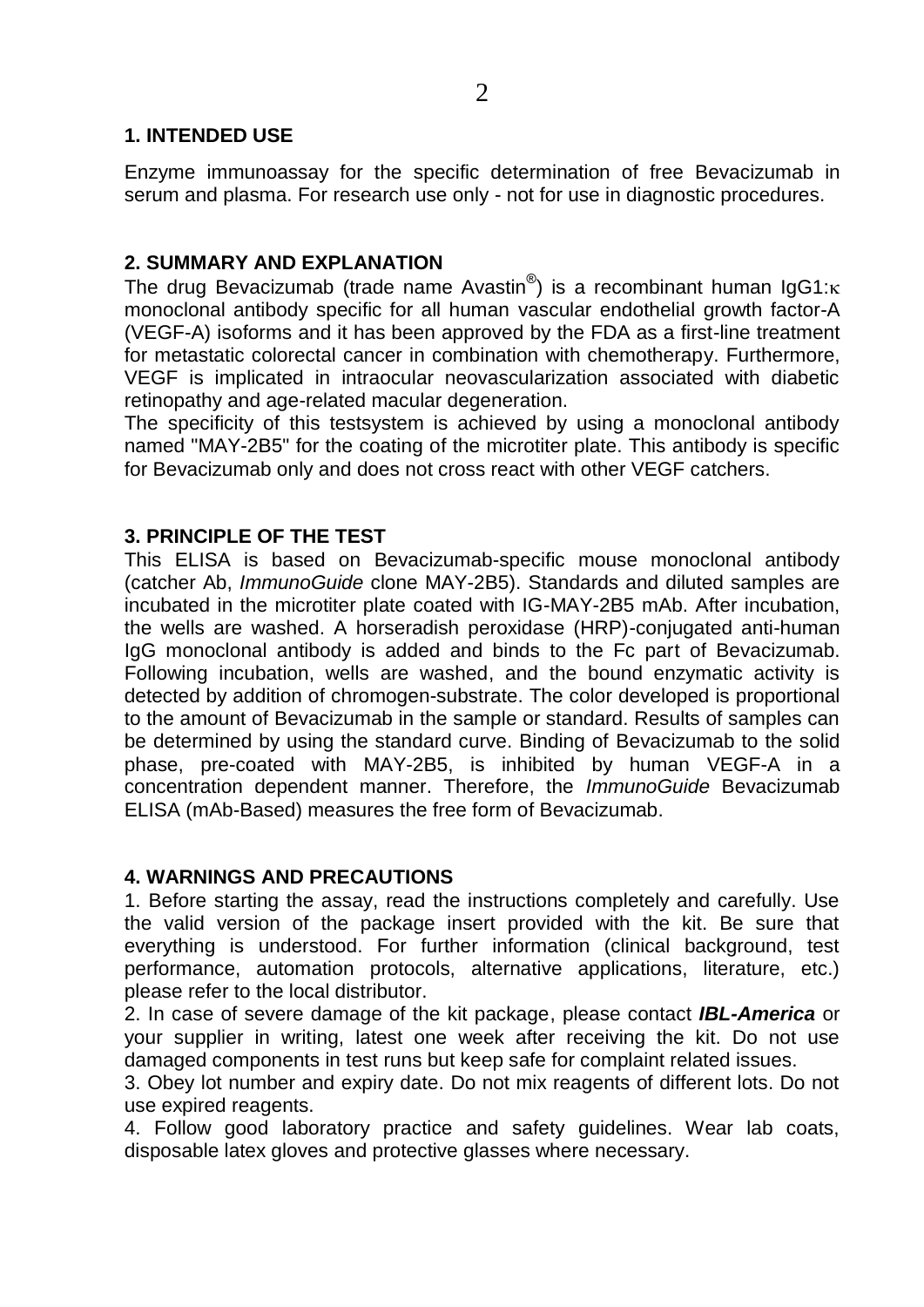5. Reagents of this kit containing hazardous material may cause eye and skin irritations. See MATERIALS SUPPLIED and labels for details.

6. Chemicals and prepared or used reagents have to be treated as hazardous waste according the national biohazard safety guidelines or regulations.

7. Avoid contact with Stop solution. It may cause skin irritations and burns.

8. If any component of this kit contains human serum or plasma it is indicated and if so, it has been tested and were found to be negative for HIV I/II, HBsAg and HCV. However, the presence of these or other infectious agents cannot be excluded absolutely and therefore reagents should be treated as potential biohazards in use and for disposal.

9. Some reagents contain preservatives. In case of contact with eyes or skin, flush immediately with water.

# **5. STORAGE AND STABILITY OF THE KIT**

The kit is shipped at ambient temperature and should be stored at 2-8°C. Keep away from heat or direct sun light. The storage and stability of specimen and prepared reagents is stated in the corresponding chapters. The microtiter strips are stable up to the expiry date of the kit in the broken, but tightly closed bag when stored at 2–8°C.

## **6. SPECIMEN COLLECTION, HANDLING AND STORAGE Serum, Plasma (EDTA, Heparin)**

The usual precautions for venipuncture should be observed. It is important to preserve the chemical integrity of a blood specimen from the moment it is collected until it is assayed. Do not use grossly hemolytic, icteric or grossly lipemic specimens. Samples appearing turbid should be centrifuged before testing to remove any particulate material.

| Storage:   | $2-8$ °C | $\leq$ -20°C (Aliquots) | Keep away from heat or direct sun light |
|------------|----------|-------------------------|-----------------------------------------|
| Stability: | -3 d     | 6 mon                   | Avoid repeated freeze-thaw cycles       |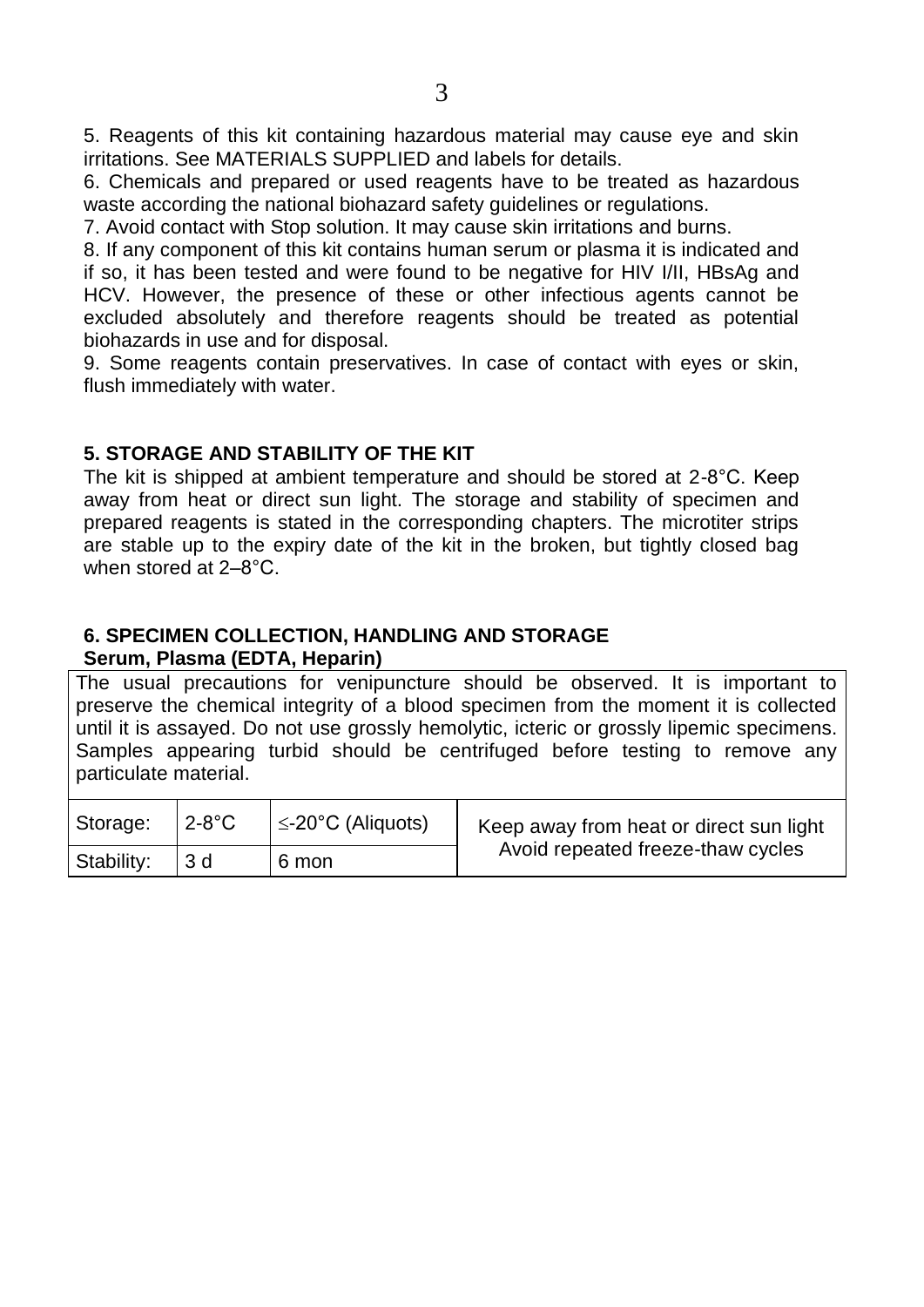# **7. CONTENTS OF THE KIT**

| <b>QUANTITY</b>        | <b>COMPONENT</b>                                                                                                                                                                                |
|------------------------|-------------------------------------------------------------------------------------------------------------------------------------------------------------------------------------------------|
| $1 \times 12 \times 8$ | <b>Microtiter ELISA Plate</b><br>Break apart strips coated with anti-Bevacizumab monoclonal antibody.                                                                                           |
| $5 \times 0.5$ mL      | Bevacizumab Standards A-E, Concentrate (10X)<br>2000; 600; 200; 60; and 0 ng/mL<br>Used for construction of the standard curve. Contains Bevacizumab, proteins,<br>preservative and stabilizer. |
| 1 x 12 mL              | <b>Assay Buffer</b><br>Blue colored. Ready to use. Contains proteins and preservative.                                                                                                          |
| $1 \times 60$ mL       | <b>Dilution Buffer, Concentrate (5X)</b><br>Contains orange dye, proteins and preservative.                                                                                                     |
| $1 \times 12$ mL       | <b>Enzyme Conjugate</b><br>Red colored. Ready to use. Contains horseradish peroxidase (HRP)-conjugated<br>anti-human IgG mouse monoclonal antibody, Proclin <sup>®</sup> and stabilizers.       |
| 1 x 12 mL              | <b>TMB Substrate Solution</b><br>Ready to use. Contains 3.3', 5.5'-Tetramethylbenzidine (TMB).                                                                                                  |
| $1 \times 12$ mL       | <b>Stop Solution</b><br>Ready to use. 1 N Hydrochloric acid (HCI).                                                                                                                              |
| $1 \times 50$ mL       | Wash Buffer, Concentrate (20x)<br>Contains buffer, Tween <sup>®</sup> 20 and Kathon <sup>™</sup> .                                                                                              |
| $2 \times 1$           | <b>Adhesive Seal</b><br>For sealing microtiter plate during incubation.                                                                                                                         |

# **8. MATERIALS REQUIRED BUT NOT SUPPLIED**

1. Micropipettes (< 3% CV) and tips to deliver 5-1000 µL.

2. Bidistilled or deionised water and calibrated glasswares (e.g. flasks or cylinders).

3. Wash bottle, automated or semi-automated microtiter plate washing system.

4. Microtiter plate reader capable of reading absorbance at 450 nm (reference wavelength at 600-650 nm is optional).

5. Absorbent paper towels, standard laboratory glass or plastic vials, and a timer.

# **9. PROCEDURE NOTES**

1. Any improper handling of samples or modification of the test procedure may influence the results. The indicated pipetting volumes, incubation times, temperatures and pre-treatment steps have to be performed strictly according to the instructions. Use calibrated pipettes and devices only.

2. Once the test has been started, all steps should be completed without interruption. Make sure that required reagents, materials and devices are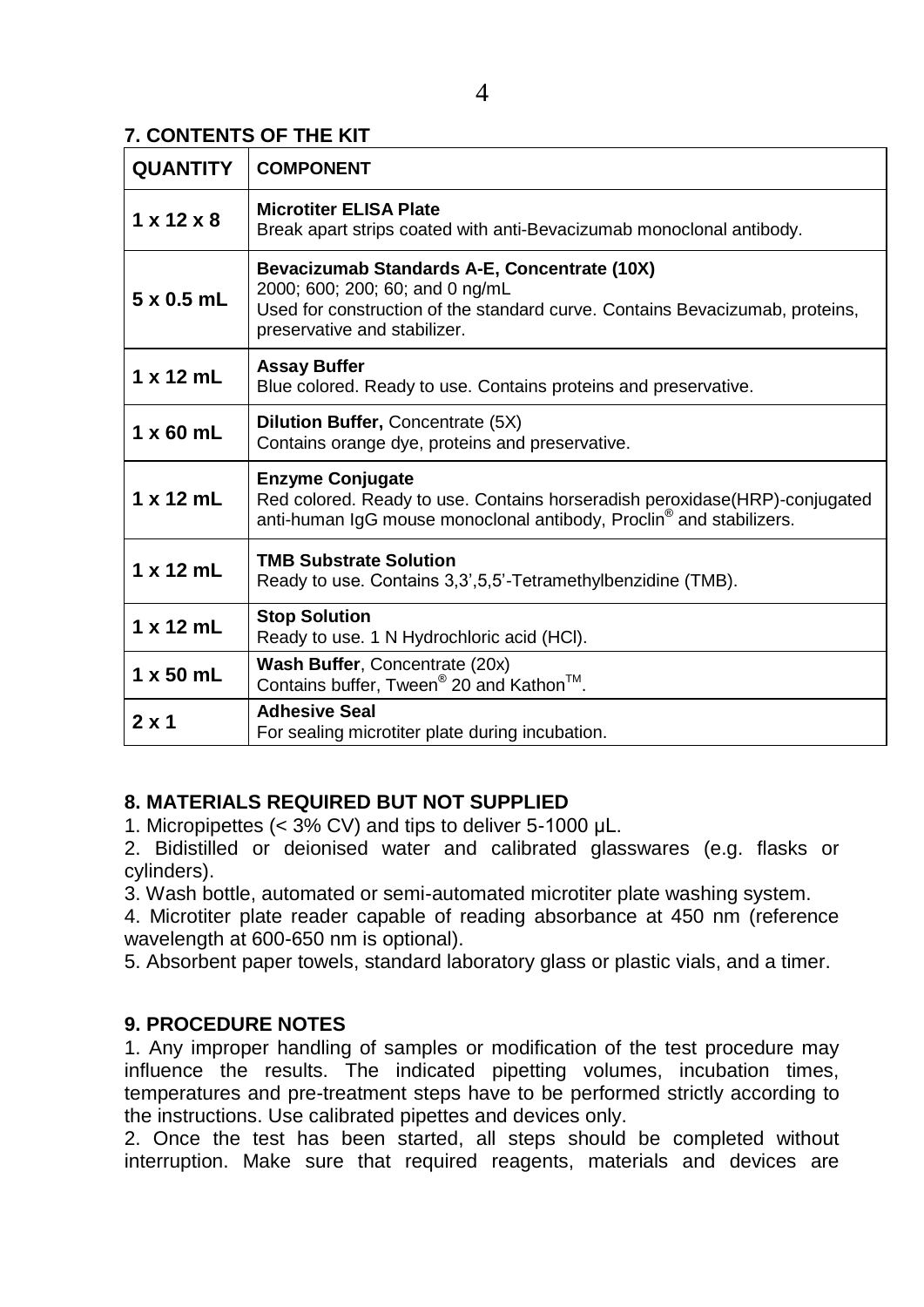prepared readily at the appropriate time. Allow all reagents and specimens to reach room temperature (20-25 °C) and gently swirl each vial of liquid reagent and sample before use. Mix reagents without foaming.

3. Avoid contamination of reagents, pipettes and wells/tubes. Use new disposable plastic pipette tips for each reagent, standard or specimen. Do not interchange the caps of vials. Always cap not used vials. Do not reuse wells or reagents.

4. Use a pipetting scheme to verify an appropriate plate layout.

5. Incubation time affects results. All wells should be handled in the same order and time sequences. It is recommended to use an 8-channel Micropipettor for pipetting of solutions in all wells.

6. Microplate washing is important. Improperly washed wells will give erroneous results. It is recommended to use a multichannel pipette or an automatic microplate washing system. Do not allow the wells to dry between incubations. Do not scratch coated wells during rinsing and aspiration. Rinse and fill all reagents with care. While rinsing, check that all wells are filled precisely with Wash Buffer, and that there are no residues in the wells.

7. Humidity affects the coated wells. Do not open the pouch until it reaches room temperature. Unused wells should be returned immediately to the resealed pouch including the desiccant.

## **10. PRE-TEST SETUP INSTRUCTIONS**

| Dilute/<br>dissolve | Component       |                 | <b>Diluent</b>            | <b>Relation</b> | Remarks                                                     | <b>Storage</b>  | <b>Stability</b> |
|---------------------|-----------------|-----------------|---------------------------|-----------------|-------------------------------------------------------------|-----------------|------------------|
| $10$ mL             | Wash Buffer     | up to<br>200 mL | Distilled<br>Water        | 1:20            | Warm up at 37°C to<br>dissolve crystals.<br>Mix vigorously. | 2-8 $\degree$ C | 4 w              |
| $10 \text{ mL}$     | Dilution Buffer | up to<br>50 mL  | <b>Distilled</b><br>Water | 1:5             |                                                             | $2-8 °C$        | 4 w              |

### **10.1. Preparation of Components\***

**\*** Prepare Wash and Dilution Buffers before starting the assay procedure.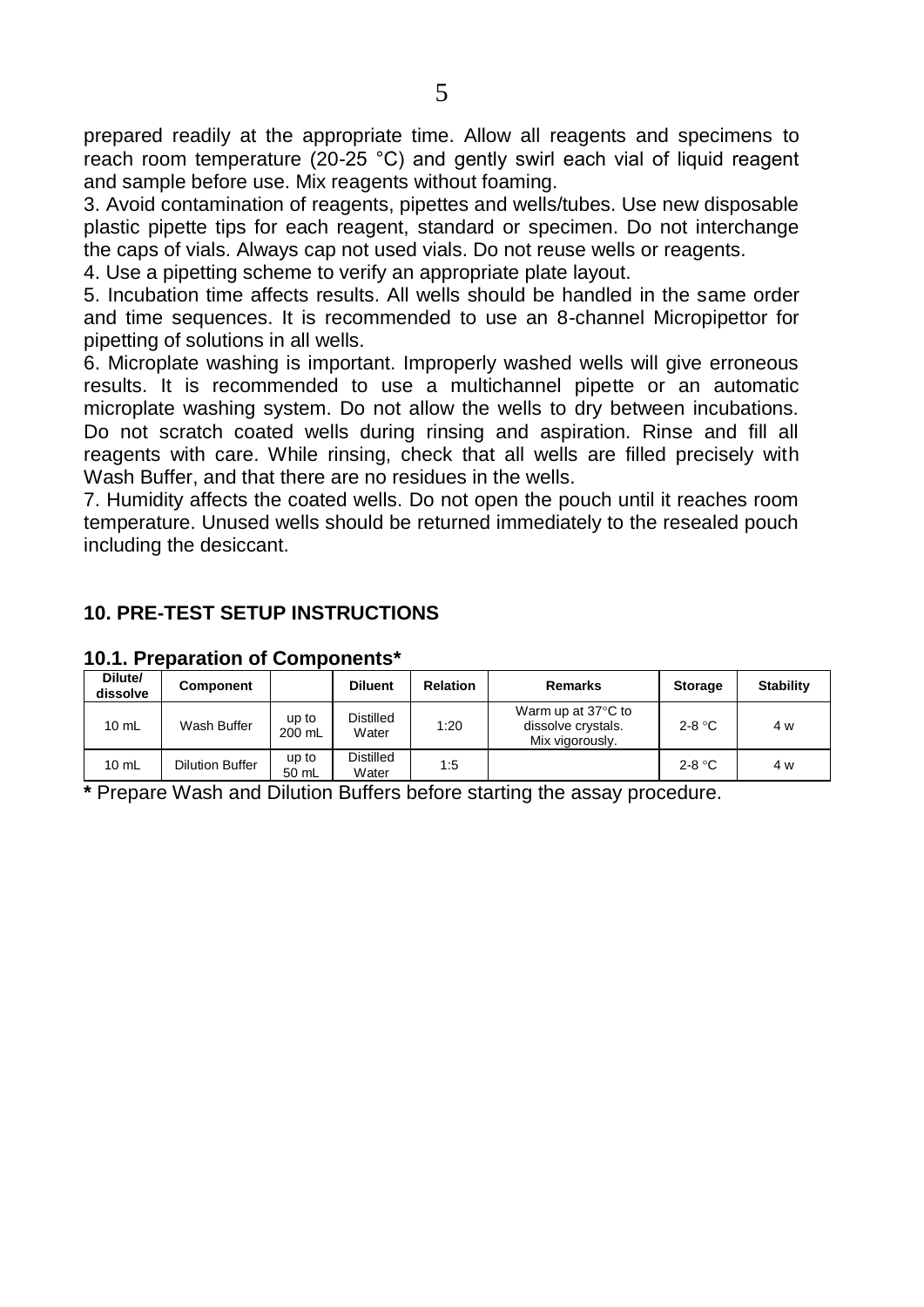## **10.2. Dilution of Standards and Samples**

The dilutions depicted below are examples of how to obtain final 1:1000 dilution. Standards and samples should be properly diluted as homogenous mixture before starting the assay procedure. It is recommended mixing the standards and samples well to homogenous solution at each dilution step. We are recommending that each laboratory determines the best initial dilution for their samples in order to minimize retesting.

- 1. 20 µL of standard added to 180 µL of 1X dilution buffer, giving the total volume of 200 µL and a dilution of 1:10.
- 2. 10  $\mu$ L of sample added to 90  $\mu$ L of 1X dilution buffer, giving the total volume of 100 µL and a dilution of 1:10.
- 3. 10 µL of 1:10 diluted sample added to 990 µL of 1X dilution buffer, giving the total volume of 1000 µL and a dilution of 1:1000. This second dilution should not be done with the standards.
- 4. Samples with a drug concentration above the measuring range should be rated as ">highest standard". The result should not be extrapolated. The sample in question should be further diluted with 1X Dilution Buffer and then retested.



#### **Standard/Sample Dilution**

## **11. TEST PROCEDURE**

#### **11.1. GENERAL REMARKS**

11.1.1. Before performing the assay, samples and assay kit should be brought to room temperature (about 30 minutes beforehand) and ensure the homogeneity of the solution. 11.1.2. All Standards should be run with each series of unknown samples.

11.1.3. Standards should be subject to the same manipulations and incubation times as the samples being tested.

11.1.4. All steps of the test should be completed without interruption.

11.1.5. Use new disposable plastic pipette tips for each reagent, standard or specimen in order to avoid cross contamination.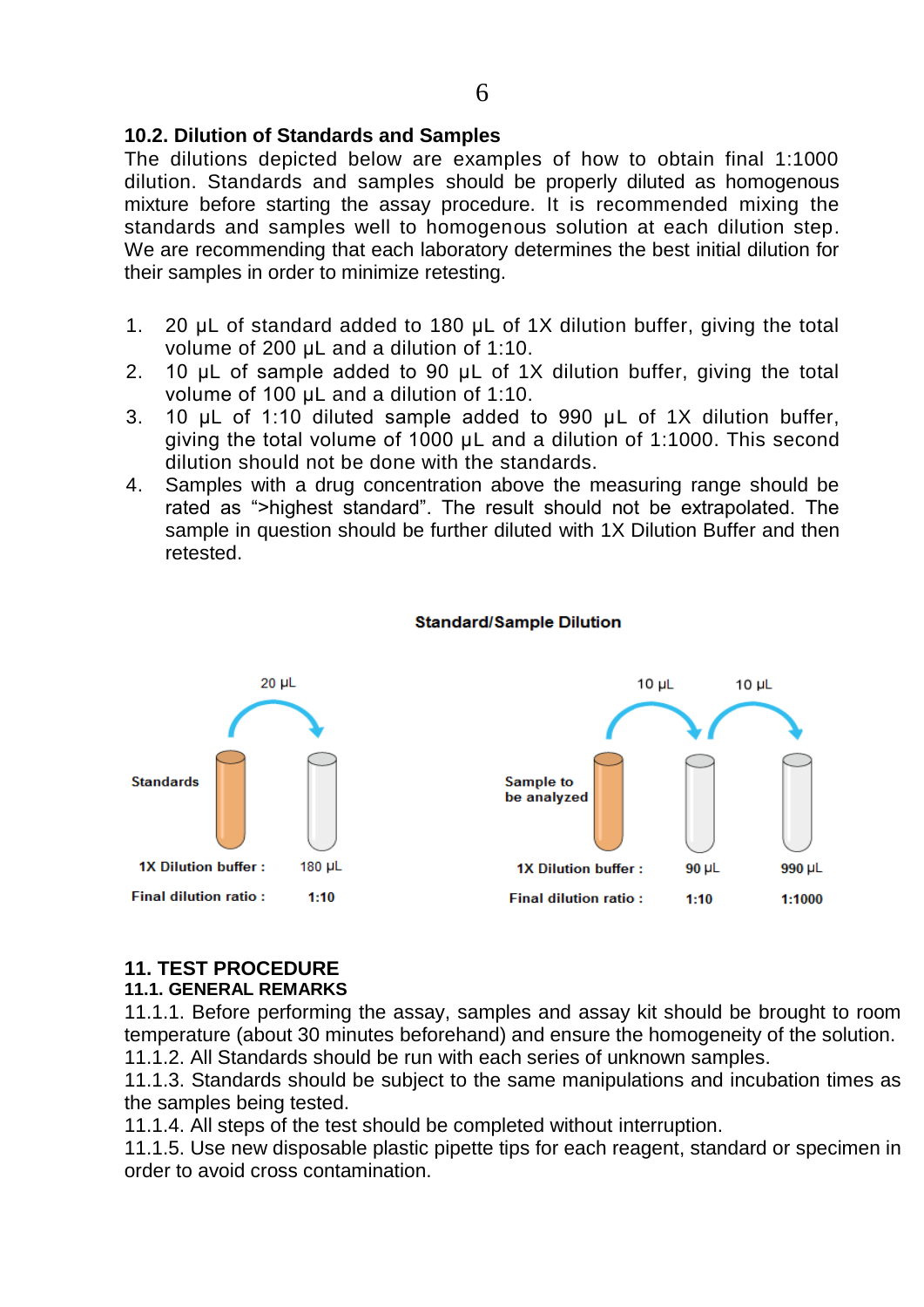11.1.6. The total pipetting time needed for dispensing all samples into the wells should not exceed 5 minutes. If this is difficult to achieve the samples should be pre-dispensed in a separate neutral polypropylene microplate and then transferred into the reaction ELISA plate by a multi channel pipette.

## **11.2. ASSAY PROCEDURE**

| 1.  | Pipette 100 µl of Assay Buffer into each of the wells to be used.                                                                                                                                                                                       |  |  |  |  |  |  |
|-----|---------------------------------------------------------------------------------------------------------------------------------------------------------------------------------------------------------------------------------------------------------|--|--|--|--|--|--|
|     | Pipette 50 µL of each 1:10 Diluted Standard and 1:1000 Diluted Samples into<br>the respective wells of the microtiter plate. Bubble formation during the pipetting of<br>standards and samples must be avoided.<br><b>Wells</b><br>$A1$ :<br>Standard A |  |  |  |  |  |  |
| 2.  | B1:<br>Standard B<br>$C1$ :<br>Standard C<br>D1:<br>Standard D<br>E1:<br>Standard E<br>F1 and so on:<br>Samples (Serum/Plasma)                                                                                                                          |  |  |  |  |  |  |
| 3.  | Cover the plate with adhesive seal. Shake plate carefully by tapping several times.<br>Incubate the plate on a bench top for 60 min at room temperature (RT, 20-<br>$25^{\circ}$ C).                                                                    |  |  |  |  |  |  |
| 4.  | Remove adhesive seal. Aspirate or decant the incubation solution. Wash the plate<br>5 X 350 µL of Diluted Wash Buffer per well. Remove excess solution by tapping<br>the inverted plate on a paper towel.                                               |  |  |  |  |  |  |
| 5.  | Pipette 100 µL of Enzyme Conjugate (HRP-anti human IgG mAb) into each well.                                                                                                                                                                             |  |  |  |  |  |  |
| 6.  | Cover plate with adhesive seal. Shake plate carefully by tapping several times.<br>Incubate the plate on a bench top for 30 min at RT.                                                                                                                  |  |  |  |  |  |  |
| 7.  | Remove adhesive seal. Aspirate or decant the incubation solution. Wash the plate<br>5 X 350 µL of Diluted Wash Buffer per well. Remove excess solution by tapping<br>the inverted plate on a paper towel.                                               |  |  |  |  |  |  |
| 8.  | Pipette 100 µL of Ready-to-Use TMB Substrate Solution into each well.                                                                                                                                                                                   |  |  |  |  |  |  |
| 9.  | <b>Incubate 10 min</b> at RT. Avoid exposure to direct sunlight.                                                                                                                                                                                        |  |  |  |  |  |  |
| 10. | Stop the substrate reaction by adding 100 µL of Stop Solution into each well.<br>Briefly mix contents by gently shaking the plate. Color changes from blue to yellow.                                                                                   |  |  |  |  |  |  |
| 11. | Measure optical density (OD) with a photometer at 450 nm (Reference at OD620<br>nm is optional) within 15 min after pipetting the Stop Solution.                                                                                                        |  |  |  |  |  |  |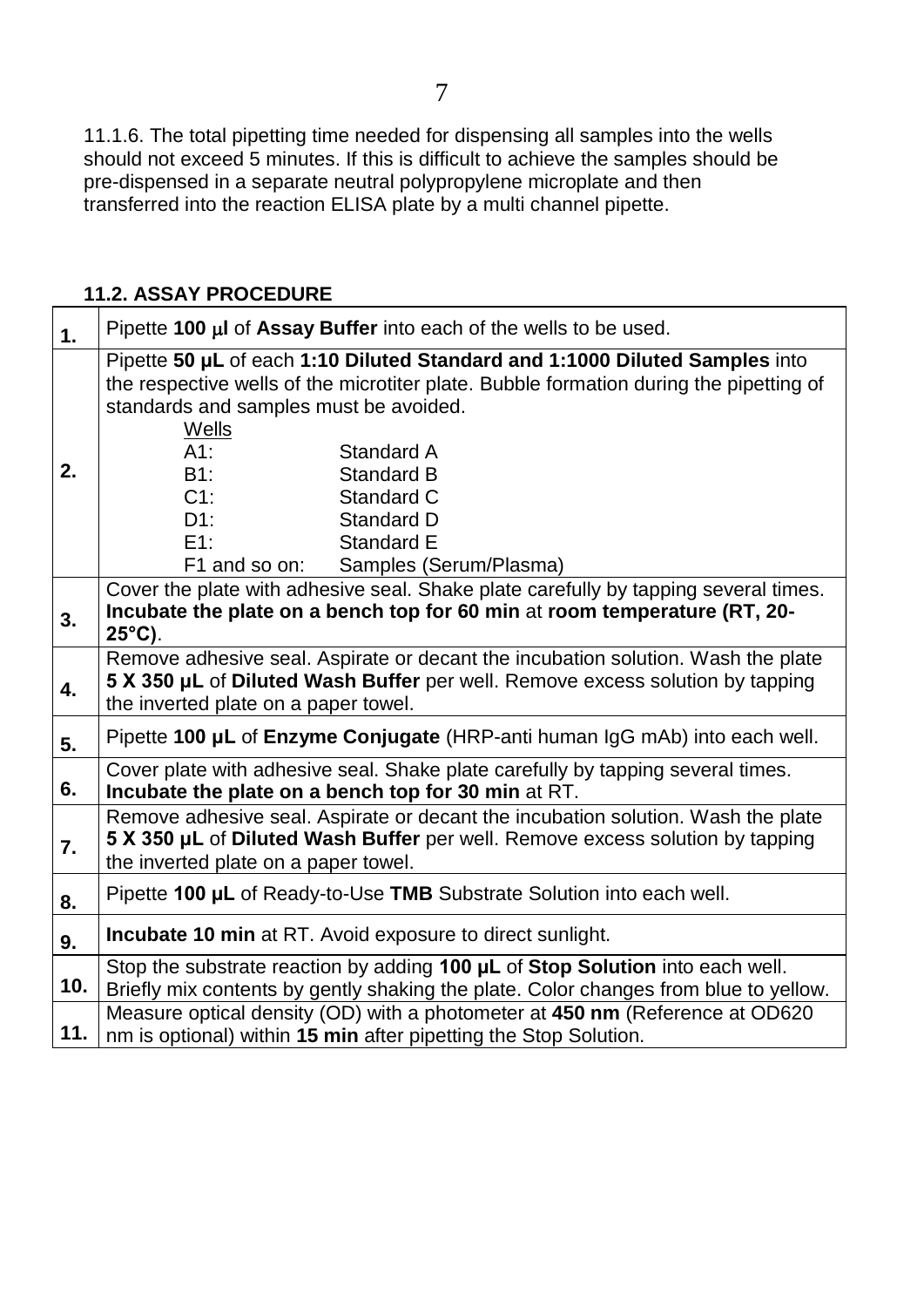## **11. 3. QUALITY CONTROL**

The test results are only valid if the test has been performed following the instructions. Moreover the user must strictly adhere to the rules of GLP (Good Laboratory Practice) or other applicable standards/laws. All standards/controls must be found within the acceptable ranges as stated above and/or label. If the criteria are not met, the run is not valid and should be repeated. In case of any deviation, the following technical issues should be reviewed: Expiration dates of (prepared) reagents, storage conditions, pipettes, devices, incubation conditions and washing methods.

# **11. 4. CALCULATION OF RESULTS**

A standard curve should be constructed using the standard concentration (X-axis) versus the OD450 (or OD450/620) values (Y-axis). This can be done manually using graph paper or with a computer program. Concerning the data regression by computer, it is recommended to primarily use the "4 Parameter Logistic (4PL)" or alternatively the "point-to-point calculation". In case of manual plot there are 2 options: Semilog graph (see Fig. A) or linear graph (see Fig. B). Semilog graph paper is available at [http://www.papersnake.com/logarithmic/semilogarithmic/.](http://www.papersnake.com/logarithmic/semilogarithmic/) The concentration of the samples can be read from this standard curve as follows. Using the absorbance value for each sample, determine the corresponding concentration of the drug from the standard curve. This value

always has to be multiplied by the individual dilution factor (usually 1000). If any diluted sample is reading greater than the highest standard, it should be further diluted appropriately with 1X Dilution Buffer and retested. Also this second dilution has to be used for calculation the final result. We are recommending that each laboratory determines the best initial dilution for their samples in order to minimize retesting.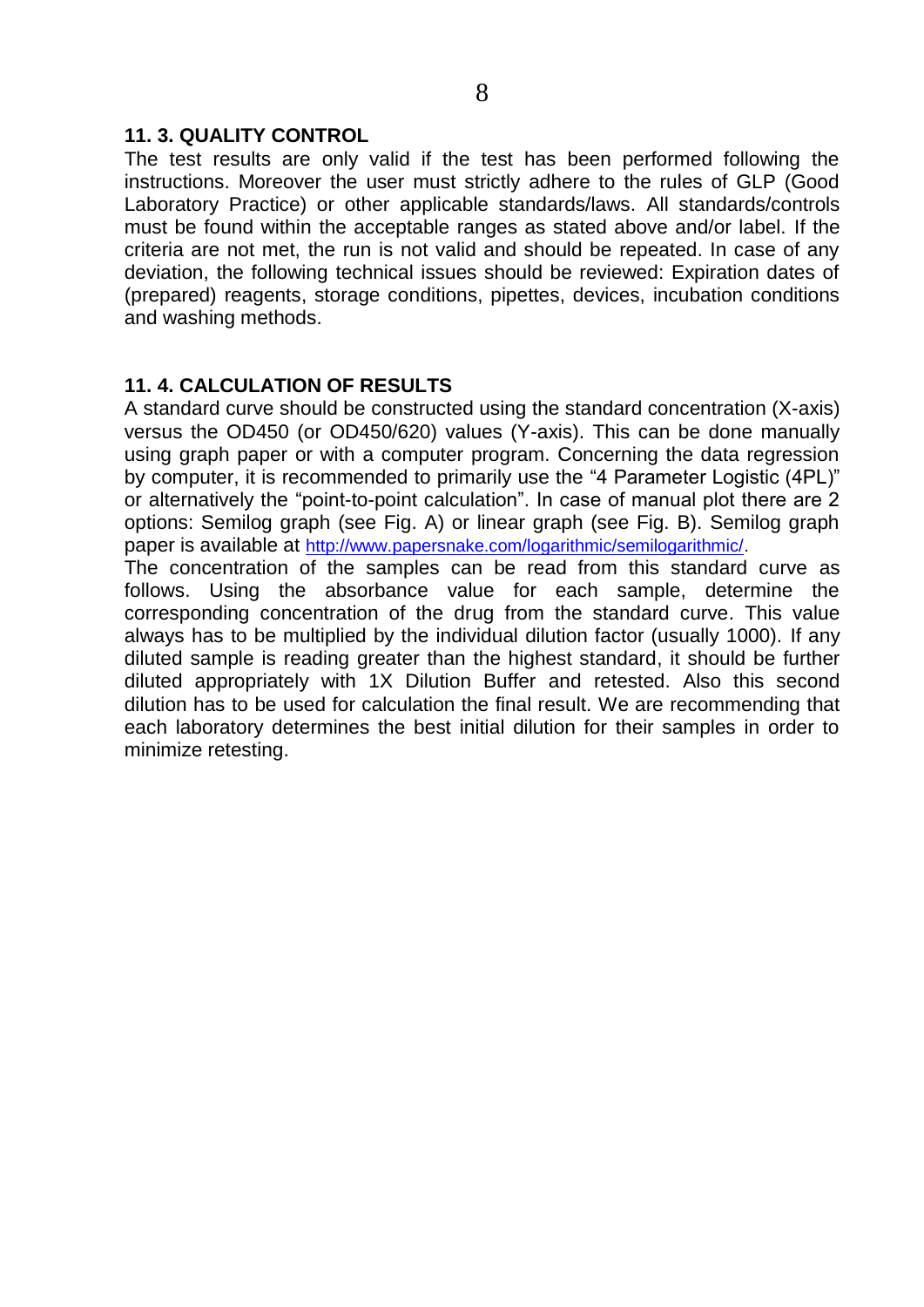# **Typical Calibration Curve**

(All steps were performed at  $23^{\circ}$ C. Just an example. Do not use it for calculation!)

| 1:10 Diluted Standard |       |       |       |   |       |
|-----------------------|-------|-------|-------|---|-------|
| Concentration (ng/mL) | 200   | 60    | റ     | ົ |       |
| Mean OD450/620 nm     | ∠.565 | 0.998 | 0.382 |   | 0.013 |



# **12. ASSAY CHARACTERISTICS**

# **12.1. SPECIFICITY**

There is no cross reaction with any other proteins present in native human serum. A screening test was performed with 48 different native human sera. All produced OD450/620 nm values (ranged from 0.022 to 0.042) less than the mean OD (0.132) of standard D (6 ng/mL). In addition, binding of Bevacizumab is inhibited by recombinant human VEGF-A in a concentration dependent manner. Therefore, the ImmunoGuide Bevacizumab ELISA (mAb-Based) measures the biologically active free form of Bevacizumab, i.e. not pre-occupied by VEGF. No cross reaction was observed with sera spiked with the other therapeutic antibodies including Infliximab, Adalimumab, Etanercept, Rituximab, Tocilizumab, Trastuzumab, Aflibercept and Golimumab at concentrations up to 2 mg/mL. All produced mean OD450/620 nm values ranged from 0.009 to 0.022. In addition, there is no cross reaction with Ranibizumab as well. Because when anti-human kappa monoclonal antibody was used as the conjugate instead, Ranibizumab did not bind to MAY-2B5 mAb-coated plate.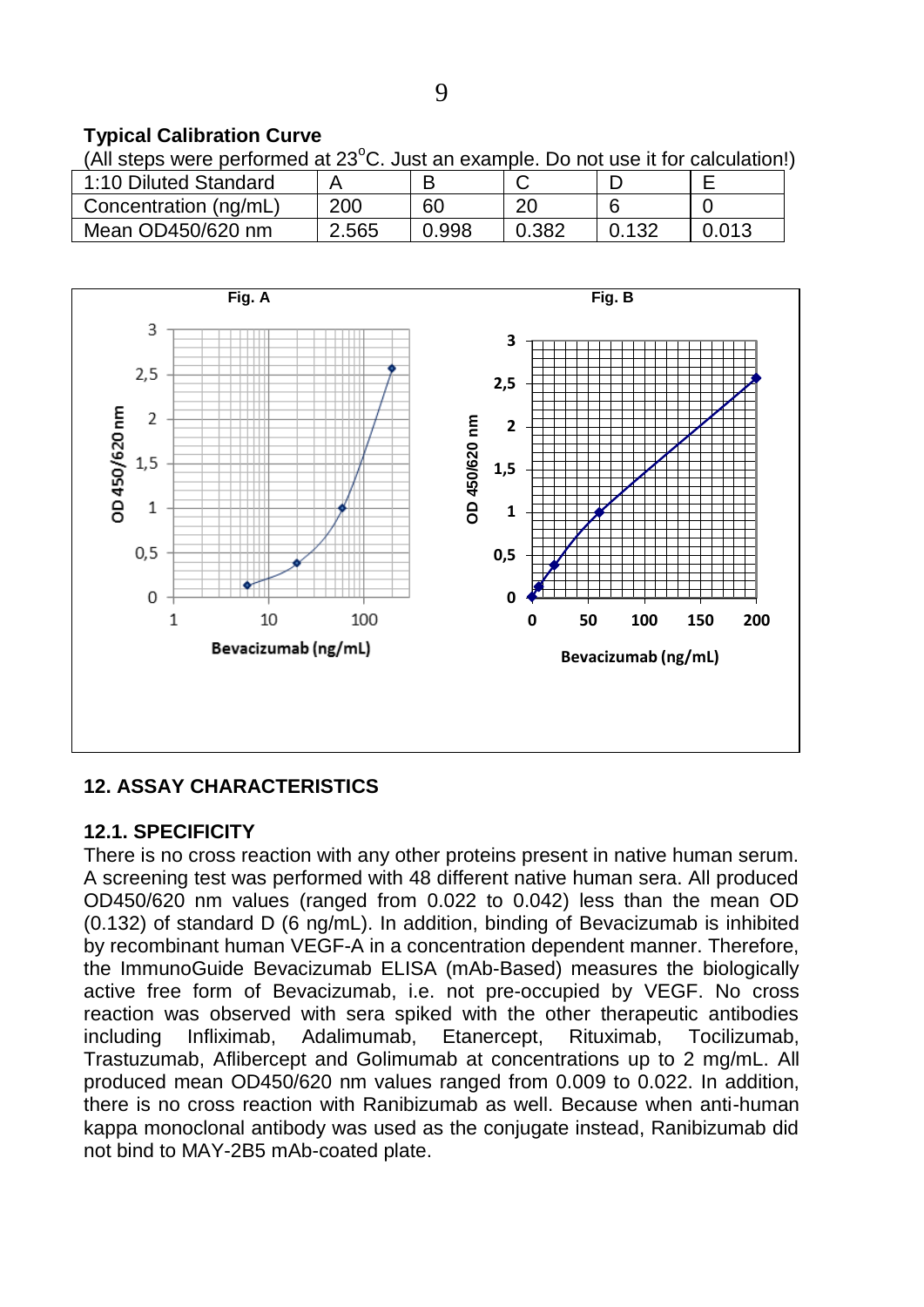### **12.2. SENSITIVITY**

The lowest detectable level that can be clearly distinguished from the zero standard is 2 ng/mL (zero standard +2SD read from the curve) under the abovedescribed conditions. Analytical sensitivity is 2 ng/mL, and corresponding to the detection limit (limit of quantification) of 2 µg/mL for undiluted clinical samples because the serum or plasma samples are instructed to be diluted at 1:1000 before starting the assay.

## **12.3. PRECISION**

**Intra-assay CV:** <10%. **Inter-assay CV:** <10%.

## **12.4. RECOVERY**

Recovery rate was found to be >95% with native human serum and plasma samples when spiked with exogenous Bevacizumab at 200 µg/mL, 60 µg/mL, 20 µg/mL or 6 µg/mL.

## **13. AUTOMATION**

The *ImmunoGuide* Bevacizumab ELISA (mAb-based) is suitable also for being used by an automated ELISA processor.

### **14. REFERENCES**

1. Li J, Gupta M; Jin D, Xin Y, Visich J, Allison DE, Characterization of the long-term pharmacokinetics of bevacizumab following last dose in patients with resected stag II and III carcinoma of the colon, Cancer Chemother Pharmacol, 2013; 71: 575–580.

2. Panoilia E, Schindler E, Samantas E, Aravantinos G, Kalofonos HP, Christodoulou C, Patrinos GP, Friberg LE, Sivolapenko G, A pharmacokinetic binding model for bevacizumab and VEGF165 in colorectal cancer patients, Cancer Chemother Pharmacol. 2015; 75:791– 803.

3. Knight B, Rassam D, Liao S, Ewesuedo R. A phase I pharmacokinetics study comparing PF‑06439535 (a potential biosimilar) with bevacizumab in healthy male volunteers, Cancer Chemother Pharmacol. 2016;77:839–846.

4. Azzopardi N, Dupuis-Girod S, Ternant D, Fargeton AE, Ginon I,et al., Dose – response relationship of bevacizumab in hereditary hemorrhagic telangiectasia, mAbs. 2015; 7 (3): 630—637.

5. Han K, Peyret T, Quartino A, Gosselin NH, Gururangan S, Daw NC, Navid F, Jin J, Allison DE. Bevacizumab [dosing strategy in pediatric cancer patients based on population](http://www.ncbi.nlm.nih.gov/pubmed/26345283)  [pharmacokinetic analysis with external validation.](http://www.ncbi.nlm.nih.gov/pubmed/26345283) Br J Clin Pharmacol. 2015 Sep 7. doi: 10.1111/bcp.12778.

6. Avery RL, Castellarin AA, Steinle NC, Dhoot DS, Pieramici DJ, See R, Couvillion S, Nasir MA, Rabena MD, Le K, Maia M, Visich JE. [Systemic pharmacokinetics following intravitreal](http://www.ncbi.nlm.nih.gov/pubmed/25001321)  injections of ranibizumab, bevacizumab [or aflibercept in patients with neovascular AMD.](http://www.ncbi.nlm.nih.gov/pubmed/25001321) Br J Ophthalmol. 2014 Dec;98(12):1636-41.

7. Bunni J, Shelley-Fraser G, Stevenson K, Oltean S, Salmon A, Harper SJ, Carter JG, Bates DO. [Circulating levels of anti-angiogenic VEGF-A isoform \(VEGF-Axxxb\)](http://www.ncbi.nlm.nih.gov/pubmed/26269767) in colorectal [cancer patients predicts tumour VEGF-A ratios.](http://www.ncbi.nlm.nih.gov/pubmed/26269767) Am J Cancer Res. 2015;5(6):2083-9.